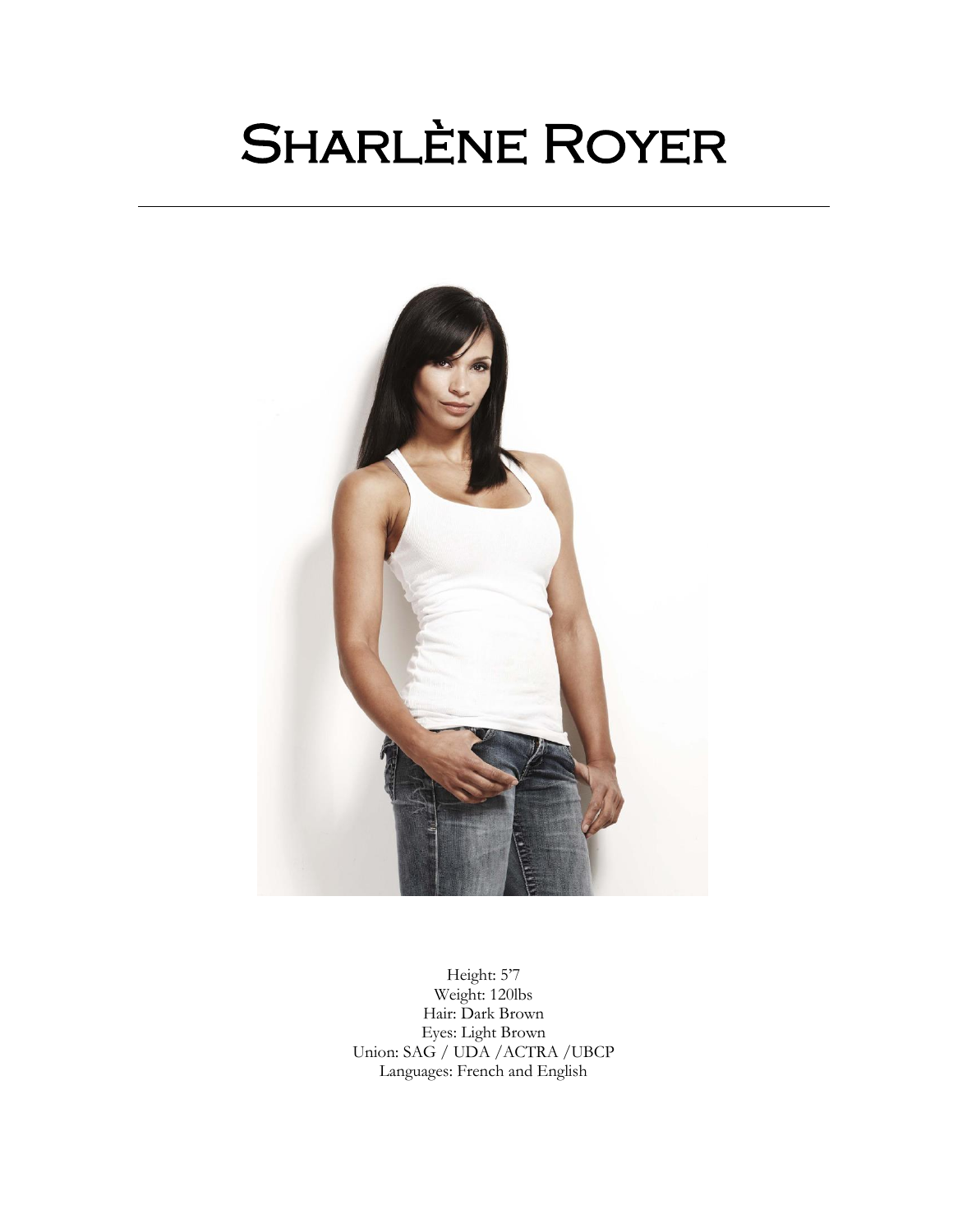# **STUNT PERFORMER**

### **Films -Tv**

Take Two #106 Stunt dbl Tattiawna Jones Legends Of Tomorrow #302 Stunt Dbl Maisie R-Sellers Dean Choe

Alive Stunt Actor Paul Wu Undercover Cheerleader Stunt Dbl/Motorcycle Chad Sayn Pshyc Stunt Driver Dbl Dan Shea Fear of the walking Dead Stunt Dbl Darnay Garcia Jack Tamplin/J. Armstrong See Stunt Dbl Nesta Cooper Scott Ateah Charmed Stunt Dbl Alleys Shannon Rick Pearce Siren Stunt Dbl/fight& Driver Ed Anders Legion Mansion Girl/Stunt Mike Gaines Undying Stunt DBL Driver Bill Fergurson Murder Stunt Dbl Paul Wu Supernatural Stunt Dbl Rob Hayter Another life #106 Stunt Dbl Elizabeth Ludlow Brett Armstrong Twilight Zone #101 Stunt Dbl Driver Scott Nicholson Man In the High Castle 401 Stunt Performer Maja Aro Siren #203 Stunt Dbl Driver Ed Anders The 100 #603 Stunt Dbl Tatiana G Hobson Marshall Virtue Dolemite is my name Stunt Performer/fighter Billy Washington Motherland #Pilot Stunt Performer Enerst Jackson The Rookie #102 Stunt Dbl afton williamson Melissa Stubbs Rabbis Stunt Performer Lauro Chartrand Van Helsing #313 Stunt Performer Kimani Ray Smith Sacred lies Stunt Performer Maja Aro<br>
Stunt dbl Tattiawna Jones David Jacox Fast Layne #103-105-106 Motocycle/Driver Stunt Dbl Owen Walstorm Project Blue Book Stunt Performer Jeff Aro Arrow # 618 Stunt Performer Curtis Braconnier The Mission Stunt Performer Danny Virtue The Rookie Pilot Stunt Driver Dbl Melissa Stubbs Hit the Floor #402 Motorcycle Stunt Dbl Elisabeth Carpenter Colony #312 Stunt Performer Jeff Aro The Crossing #103 Stunt dbl Karen Holness Danny Virtue Supergirl #313 Stunt Dbl Krys Marshall Simon Burnett SIX #210 Stunt Dbl Nadine Velazquez Bill Fergurson Sirens #110 Stunt Dbl Fola Evans Ed Anders Supernatural #1307 Stunt Dbl Caitlin Stryker Rob Hayter Once Upon A time #708 Stunt Dbl Dania Ramirez Bruce Crawford Arrow #607 Stunt Performer Eli Zougadakis Snowpiercer (pilot) Stunt Performer Gaston Morrisson Dead Pool 2 Stunt Performer Scott Ateah Once Upon a Time #706 Motorcycle Stunt Dbl Bruce Crawford Man In the High Castle 301 Stunt Performer Jeff Aro Once Upon a Time #703 Motorcycle Stunt Dbl Maja Aro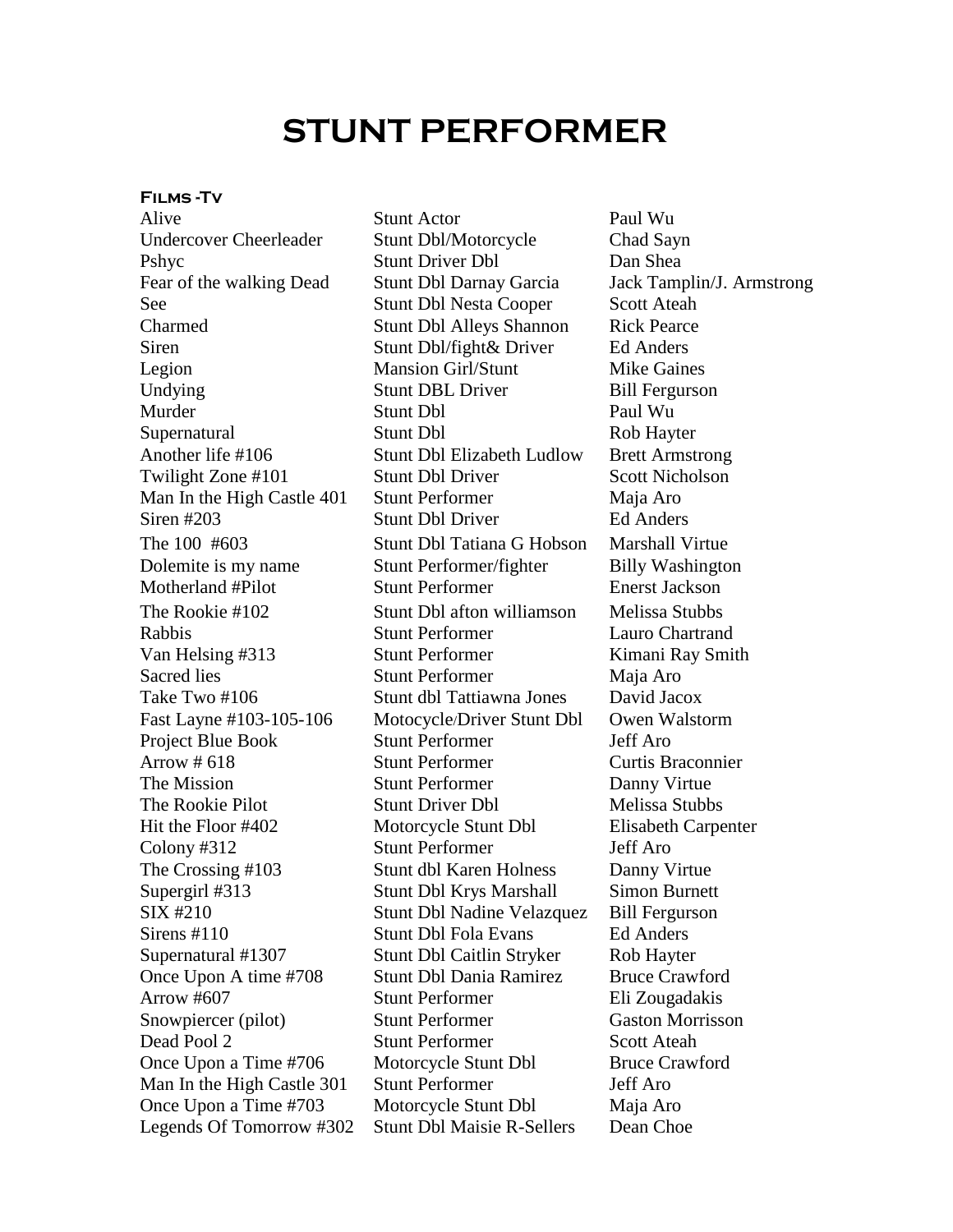Van Helsing 2 Stunt Actor **Kimani Ray Smith** The Good Doctor (pilot) Stunt performer Gaston Morrisson ZOO Season 3 Stunt Dbl Melissa Stubbs Kings Stunt Dbl Halle Berry Louis Simon Bates Motel Stunt driver Dbl Rihanna Dan Shea Legion /Club House Stunt Actor Guy Bews Tully Stunt Double Melissa Stubbs The 100 Stunt Dbl-Stunt Performer Marshall Virtue Beyond Stunt Performer Ernest Jackson ZOO Season 2 Stunt Performer Melissa Stubbs Shut Eye Stunt Performer Gaston Morrisson Travelers (#105-106) Stunt Double (Nesta Cooper) Doug Chapman Legends Of Tomorrow Stunt Double (Hawk Girl) Dean Choe / Lloyd Adams The Flash #208 Stunt Double (Hawk Girl) John Kralt / Chad Bellamy Arrow #408 Stunt Double (Hawk Girl) Eli Zougadakis / JJ Makaro Star Trek Stunt Double (Zoe Saldana) Mike Gunther X-Files #1005 Stunt Performer Melissa Stubbs Supernatural Stunt Double Lou Bollo Minority Report Stunt Falling Woman John Stoneham Jr Extant Stunt Double (Halle Berry) Jim Vickers / Henry Kingi Jr Kidnap Stunt Double (Halle Berry) Andy Dylan / Steven Ritzi World of Warcraft Stunt Double (Paula Patton) Tom Struthers/John Street Brick Mansion Stunt Dbl (Catalina Denis) Alex Cadieux X-Men Days of Future Past Stunt Double (Halle Berry) J. Habberstad / J. Churchman The Ends of the Earth Stunt Coord Assistant Lauro Chartrand Beauty & the Beast Stunt Dbl Nina Lisandrello) Alison Reid True Justice Stunt Actor Lauro Chartrand Maximum Conviction Stunt Actor Lauro Chartrand Bullet in the face Stunt Actor Stéphane Julien Death Race Stunt Actor Dave Mc Keown Stuck Stunt Actor John Stoneham Jr Bon Cop Bad Cop Stunt Actor Marc Desourdy I'm not there Stunt performer Benoit Gauthier King Ransom Stunt Double (Leila Arcieri) Roy Anderson Power Corps Stunt Performer John Walsh The day after Tomorrow Stunt performer Branko Racki Gothika Stunt Double (Halle Berry) Minor Mustain The adventure of Pluto Nash Stunt Dbl (Rosario Dawson) Alan Oliney The Sum of all fears Stunt Performer T. Leonard-Dave McKeown Riders Stunt performer Stephan Lefèbvre Heist Stunt performer Jean Frenette Les Dangereux Stunt performer Stephane Lefèbvre Largo Winch Stunt Dbl –Stunt performer Marc Desourdy Love Song Stunt Dbl (Monica Arnold) Minor Mustain Lance et compte Next….. Stunt Actor Stéphane Lefèbvre

Flash Season #401 Stunt Dbl Britine Oldford John Kralt/Chad Bellamy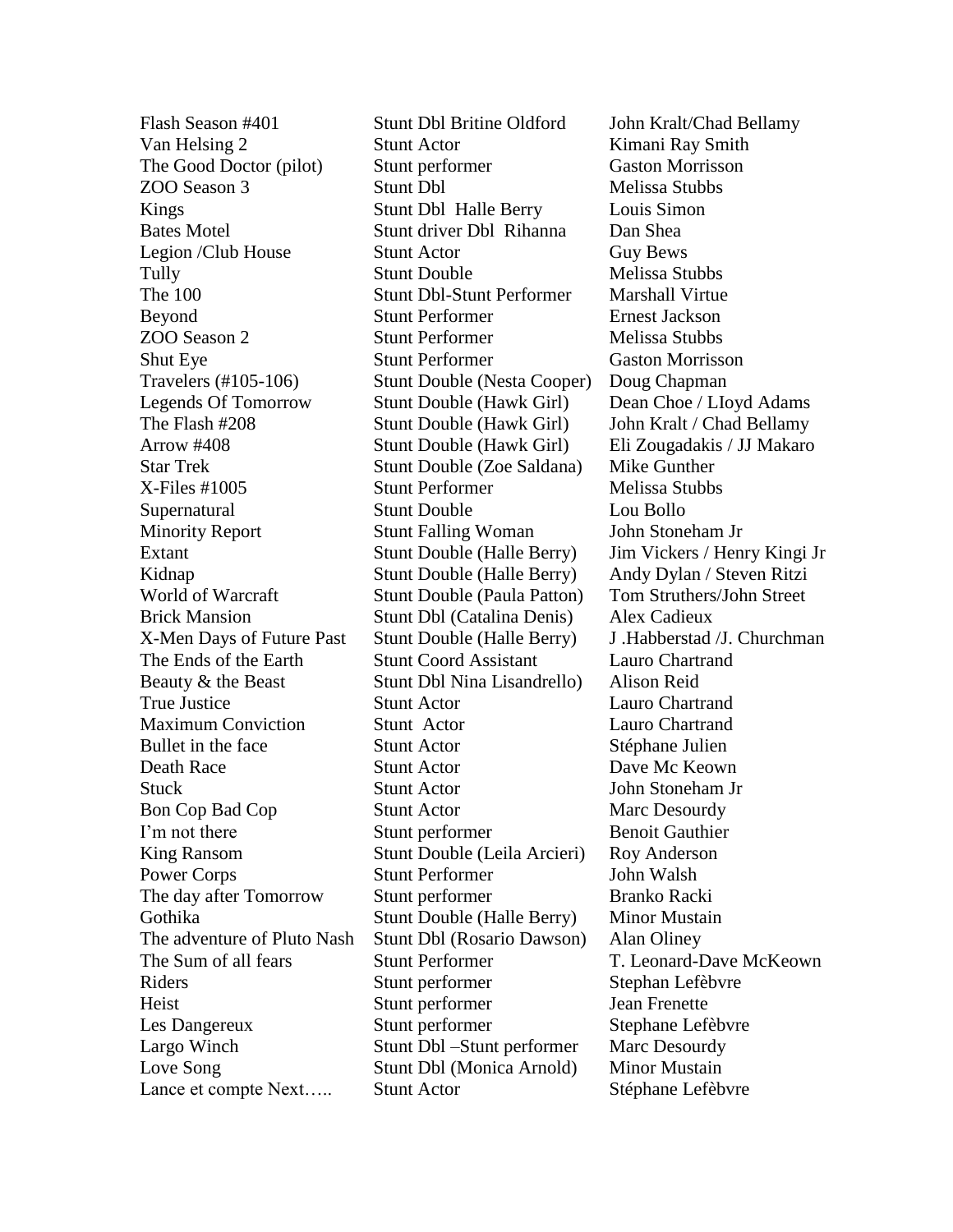| <b>MOTION CAPTURE</b> |
|-----------------------|
| Assasin's Creed       |
| Multi FC3             |
| FC3 DLC               |

**COMMERCIA**L…

CSST Stunt Actor Fabrique d'image Sony Commercial Stunt Performer Fabrique d'image Canadian Tire Stunt Double Fabrique d'image Hyundai Commercial Stunt Driver Cinelande Ford Focus Commercial Stunt Driver Fabrique d'image Dodge Commercial Stunt Driver Fabrique d'image Loto Québec Commercial Stunt Actor Fabrique d'image

Stunt Performer Motion Capture Ubisoft

Stunt Performer Motion Capture Ubisoft Stunt Performer Motion Capture Ubisoft

# **STUNT COORDINATOR & Assistant Stunt Coordinator**

### **FILM - TV**

Transference (Short ) The End of Earth

Childs Play Chucky Assistant Stunt Coordinator Lauro Chartrand Dragged Across Concrete Assistant Stunt Coordinator Lauro Chartrand One small indiscretion Stunt Coordinator Reel one/Viciferous Films Stunt Coordinator Assistant Stunt Coordinator Killing Salazar **Assistant Stunt Coordinator** Bruce Crawford

Three V productions Lauro Chartrand

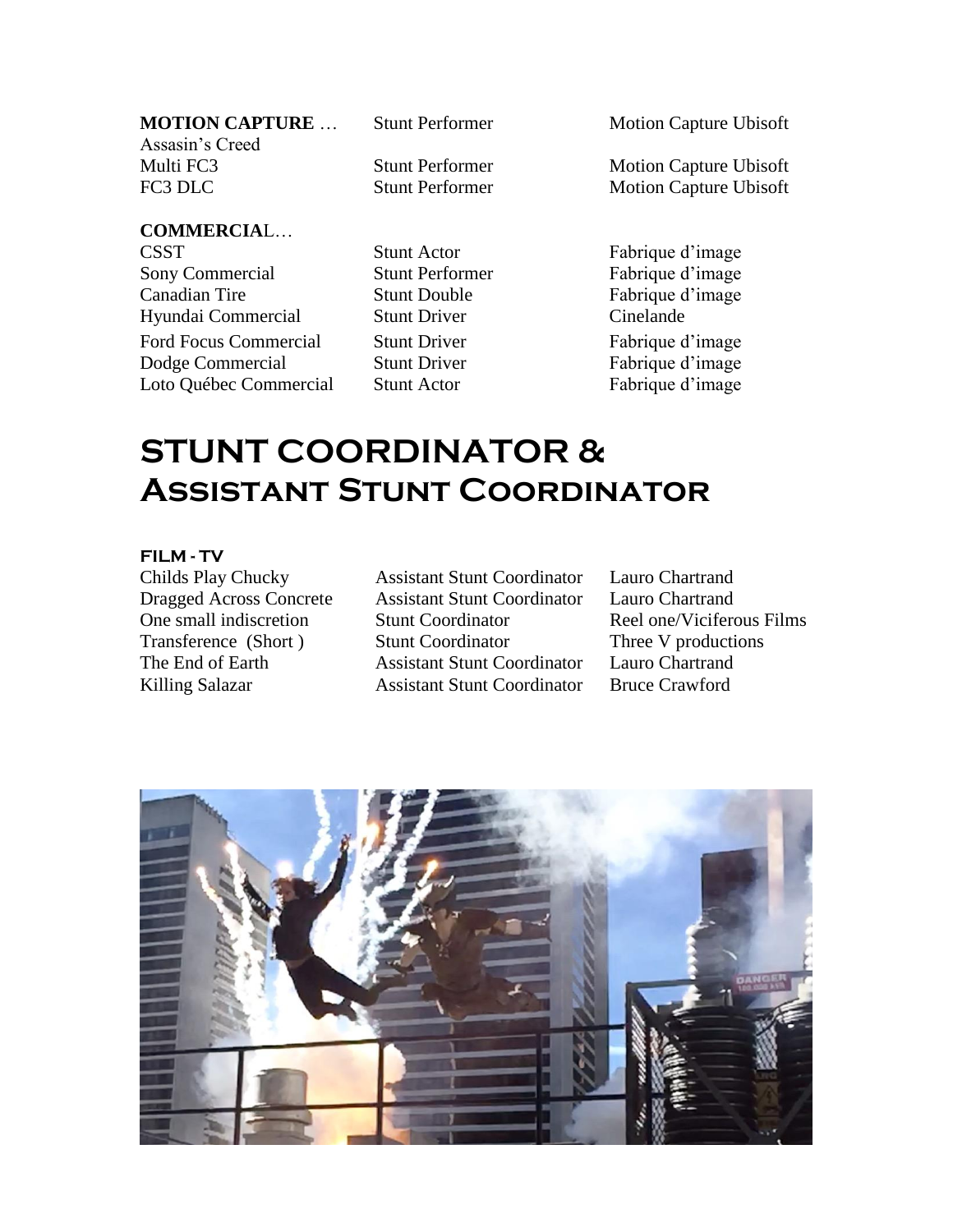# **ACTING**

#### **Films –Tv**

Arrow Season 7 Ep 10 Cassandra Abbott CW Charmed season 1, Ep 114 Stunt Actor Delivery woman CW Van Helsing Season 2-ep 9 Stunt Actor (sister #3) Echo Lake Entertainment True Justice II Assassin (stunt Actor) Voltage Picture Afflicted Receptionist CBS films Maximium Conviction MP#3 Voltage picture Bullet in The Face 1 episode Lab Technician IFC Le Gentleman II -3 episodes Vanessa Dorion Principal TVA/ Louis Choquette Filière13 Thomas's Doctor Zoo films / Patrick Huard Noemie Miss Lumbago's nurse Les films Séville Cadavre Viollette Bienjolie ZooFilms Les Rescapés Nurse SRC/ Claude Derosiers Chez Jules 3 épisodes Anita Geneivieve Lefebvre Death Race Grimm's Navigator Cruise warner/P.Anderson Recon 2022 X-209 Blood and Bullets Prod Bon Cop bad Cop Céleste Park Ex Picture/ Sortie 22 Cheech Cheech Girl Go Film/ Patrick Sauvé Bloodletting 1 episode Worried Mother TNM Bienvenue aux Dames Supporting V/ Frederic D'Amours Bye Bye 2008 Michaëlle Jean SRC Annie et ses Hommes Agent Joseph TVA/ Richard Lahaie Virginie 3 episodes Isadora SRC/ Fabienne Larouche C.A. Josée Legault SRC/ PODZ Canadian Case Files Lead Tamy Mystery Un tueur si Proche Lead Tammara Shaika Canal D / Bernard Nadeau Les Bougons Samantha SRC/ Alain Desrochers L'auberge du chien noir Brenda Johnson SRC Lance et Compte Supporting Nancy TVA/ Jean Claude Lord Bliss Jiujitsu Woman Back Alley Film Cauchemar d'amours Manicuriste TVA Sirens Linda Bradshaw ABC- Telescene film group

Cartel Anna 24TL prod /Keoni Waxman LOL Principal Multiple role Quebecomm tv/ F.St-Aman Stuck Tiffany Amicus Ent/ Stuart Gordon Miss Meteo II, 1 episode Sophia Serie +/ Frederic D'Amours Le 7e Round Julliette SRC/ Sylvain Archambault

# **Awards**

\*Sound of Blackness Award: Winner Female Artiste of the 2007 (The 7th Round) \*Sound of Blackness Award: Nominee Female Artiste of the 2009 ( Miss Meteo) \*SAG Award: Nominated ;Outstanding Performance by a Stunt Ensemble in a Motion Picture 2014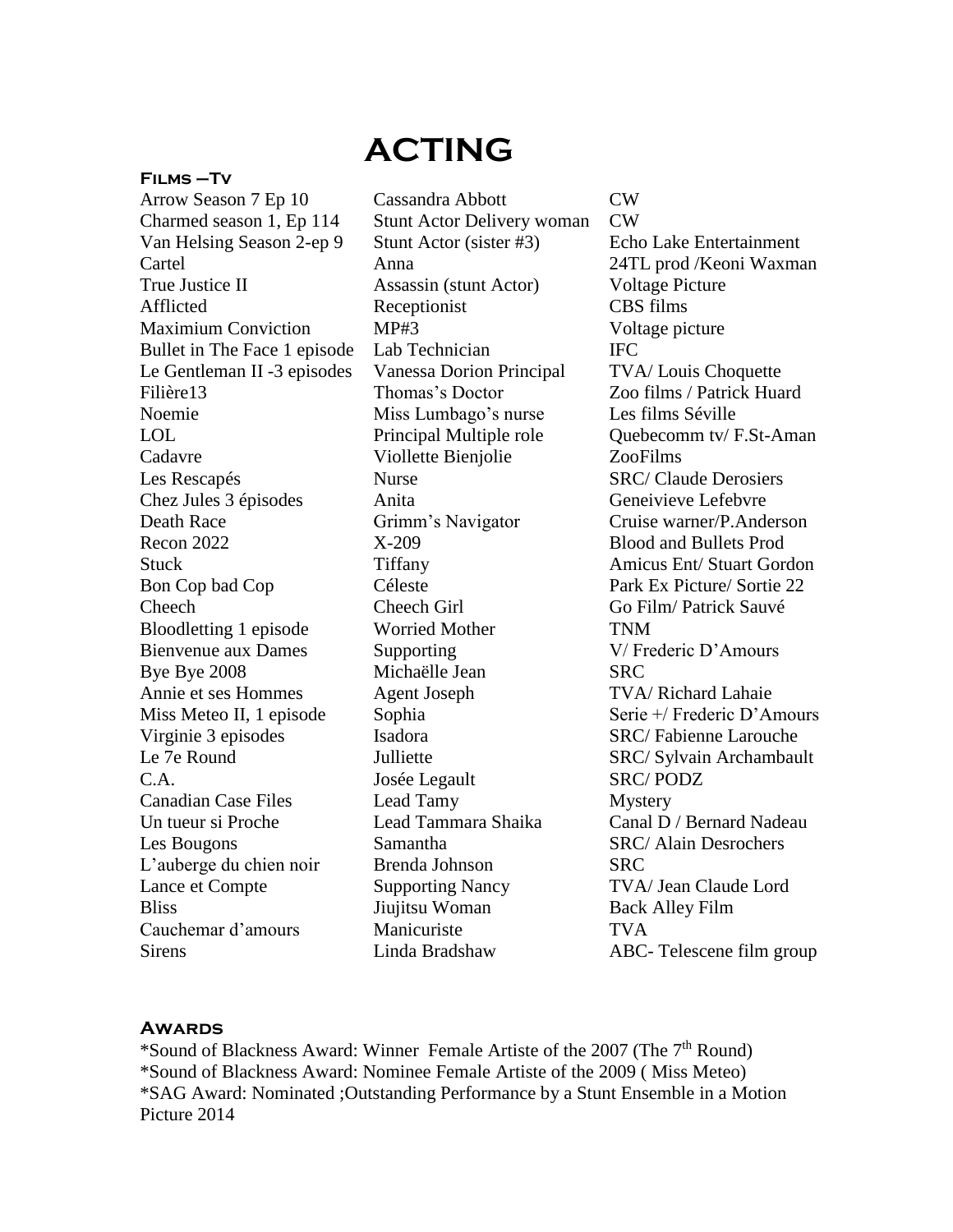# **TRAINING**

Michelle C. Smith Bo staff Motion Picture safety 201 Safety for supervisors Actsafe Motorcycle Ridding Jasmil Motorcycle ridding school Boxing , Hand to Hand combat Horse Back ridding/western & English Kali training, Trapping G. Herman / Philippe Gelinas / Ron Balicki Fire arms & safety Snap Shot – Christian Labrie , Paul Barrette Military Technique **Alexander Samakhy** –Shadow squad Martial Arts, Films fighting Marc Beaudry -yoseikan Budo center Martial Arts, Films Fighting Guillermo Grispo Precision driving, wire work, Films Fighting Alan Oliney, Lauro Chartrand, Dance, Classical ,Jazz, Various Style Ballet Eddie Toussaint-Louise Lapierre

John Street Digger Hansen /Razvan Puiu /Krystal Creek Acting & Theater La troupe les Carcans, Martin Newfield



#### **SKILLS**

**Dance Jazz & Classical, Acting & Theater Motorcycle , License, Stop to Mark Motocross, Precision driving, drive Standard & Automatic, Stop to mark Wire work, Films Fight Horse back ridding English & Western Kali, Boxing, Bo staff ,rope Dart, swords, Hand to hand,**